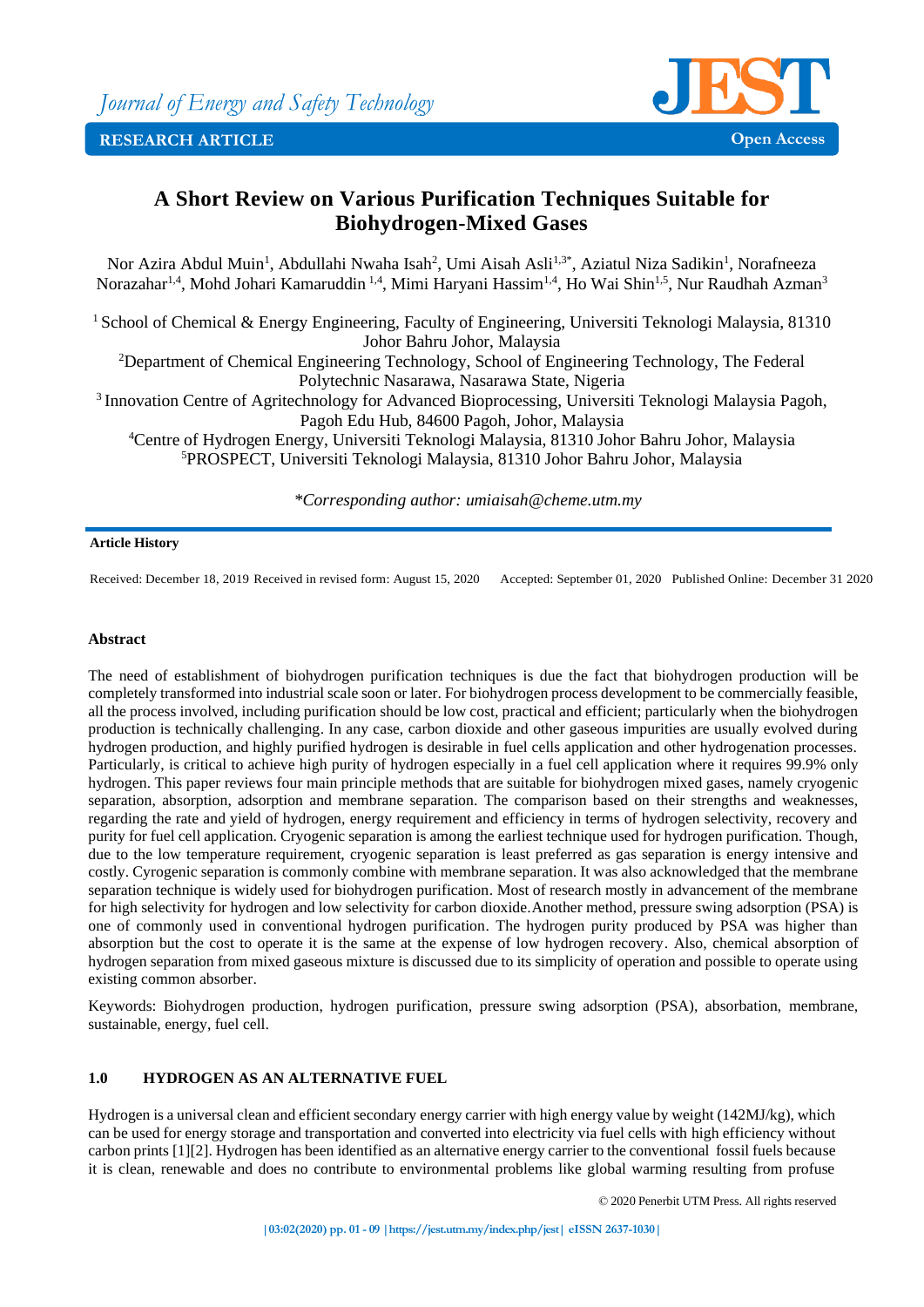release of greenhouse gases.

Hydrogen can also be produced from biomass by using thermochemical or biological processes. Thermochemical processes are much faster and offer higher stoichiometric yield of hydrogen. However, it requires high energy thus high operating cost. Whereas, biological processes are more environmental friendly and less energy intensive, as they operate under mild conditions [3]. Biological methods can be subdivided into three; biophotolysis, photofermentation and dark fermentation. Between the three methods, dark fermentation produces the highest biohydrogen yield [1]. Hydrogen which is produced by microbes through biological activities such as biophotolysis and fermentation can be classified as biohydrogen. The various available processes to produce hydrogen is depicted in Figure 1.



**Figure 1**Various hydrogen production methods

## **1.1 Gas Composition of Raw Biohydrogen versus Raw Conventional Hydrogen**

Conventional hydrogen is typically produced from fossil fuels such as natural gas, crude oil and coal. As mentioned by Debabrata et al. [1], 96% of world hydrogen production was from fossil fuel, whereas 3.9 % from water electrolysis and 0.1% from other production methods. Regarding biological methods of hydrogen production, they are still at advancing stage, since reseaches are geared towards maximizing the yield of biohydrogen via improved microorganism, design of bioreactor and advancement of bioprocess [4]. The differences between conventional hydrogen and biohydrogen are in terms of reactants for their production, method of production, gas composition, and gas condition.The raw materials to produce conventional hydrogen and biohydrogen are from different sources. Hence, the gas composition is expected to be different as well. To understand how this will affect the product yield, each process is briefly explained later.

The widely reported methods of biohydrogen production are classified into biophotolysis and fermentation. Biophotolysis is further categorized into direct biophotolysis and indirect biophotolysis, while fermentation is subdivided into dark fermentation and photofermentation. Photofermentation and biopholysis are examples of light-dependent processes, while dark anaerobic fermentation is an example of light-independent process [3] and [4].

Biophotolysis is a process of biohydrogen production where photoautotrophic organism such as microalgae and cyanobacteria are used with the aid of sunlight to convert water into hydrogen and oxygen molecules. In direct biophotolysis, sunlight is used as source of energy and carbon(IV) oxide as carbon source to break water molecule into hydrogen  $(H_2)$  and oxygen  $(O_2)$  under the anaerobic condition, as presented in Equation 1 [1][3][4]. The process is quite similar to photosynthesis where water is splits into protons  $(H<sup>+</sup>)$  and electrons (e<sup>-</sup>) within phytosynthesis system.

$$
2H_2O + light energy \rightarrow 2H_2 + O_2 \tag{1}
$$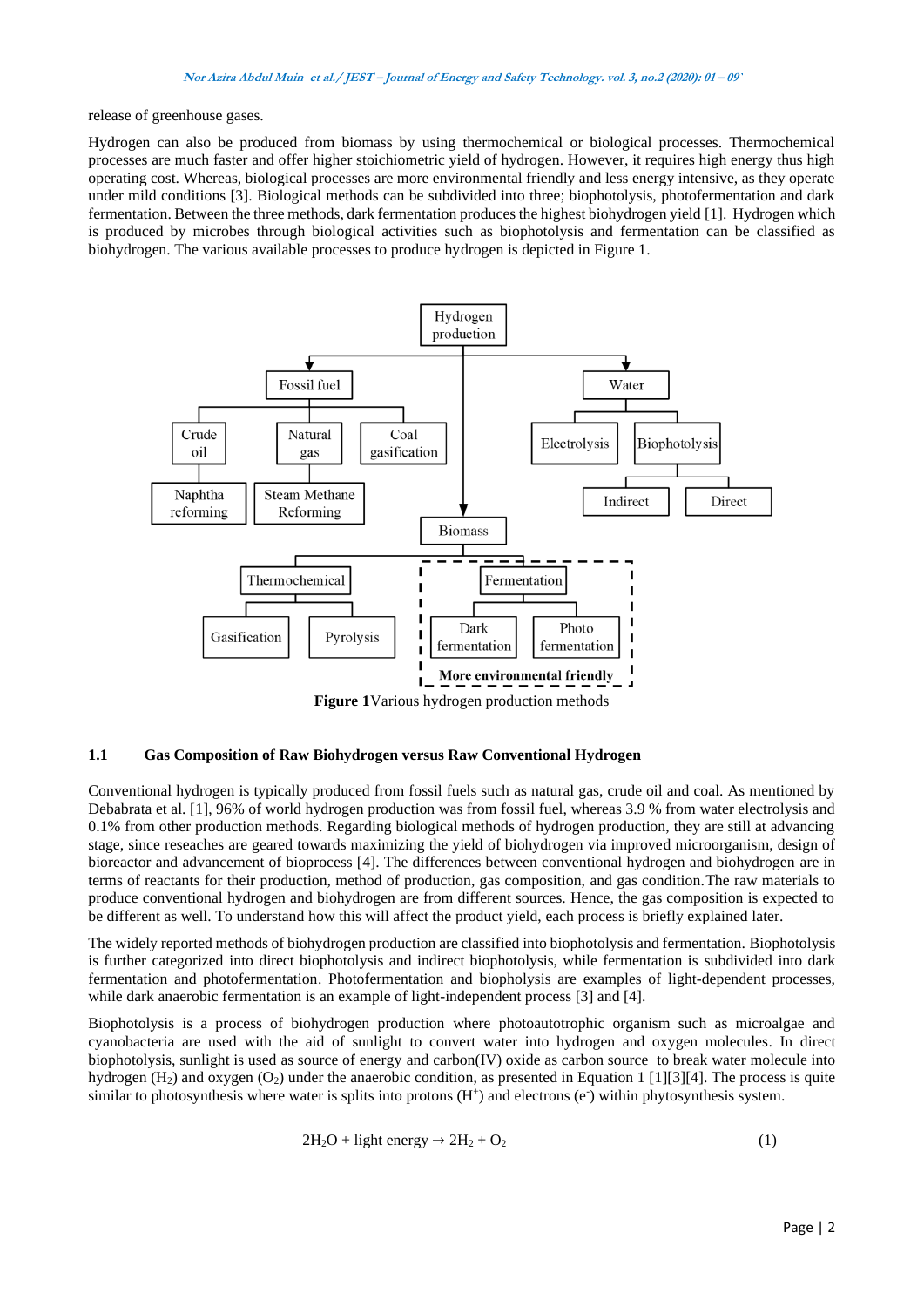Rahman *et al.* [3] reported that the hydrogen yield from direct biophotolysis was between  $0.05 - 30$  ml  $H_2 L^{-1} h^{-1}$ . Direct biophotolysis is advantageous in a way that it does not require any organic carbon substrate for the growth of microorganism [6]. Indirect biophotolyis involves separation of the hydrogen and oxygen evolution reactions into separate stages [2] where light is used as energy source for the conversion of organic acids into  $CO<sub>2</sub>$  and  $H<sub>2</sub>$ . as shown in Equation 2 to 4.

 $6H_2O + 6CO_2 +$  light energy  $\rightarrow C_6H_{12}O_6 + 6O_2$  (2)

 $C_6H_{12}O_6 + 6H_2O \rightarrow 12H_2 + 6CO_2$  (3)

Overall reaction: 
$$
12H_2O + light energy \rightarrow 12H_2 + 6O_2
$$
 (4)

In photofermentation, carbon dioxide is produced during the process instead of oxygen [7] which the simplified chemical reaction of photofermentation is as shown in Equation 5.

$$
CH3COOH + 2H2O \rightarrow 2CO2 + 4H2
$$
 (5)

Another biological process for biohydrogen is dark fermentation is a where hydrogen is produced by anaerobic bacteria grown in the dark on carbohydrate-rich substrates, and it is considered the simplest process of obtaining biohydrogen, as presented in Equations 6 and 7 [8][1][9-10]. This mixture is not suitable for direct use in fuel cell because the hydrogen concentration is not sufficiently high (<99%) and the carbon dioxide present negatively affects their operation [11]. A maximum of 4 mol/mol glucose is obtained when acetate is the end product, and half of this yield/mol glucose is obtained when butyrate is the end product.

$$
C_6H_{12}O_6 + 2H_2O \to 2CH_3COOH + 2CO_2 + 4H_2
$$
 (6)

$$
C_6H_{12}O_6 + 2H_2O \rightarrow CH_3CH_2COOH + 3CO_2 + 4H_2
$$
\n<sup>(7)</sup>

In terms of classification by temperature, dark fermentation is categorized into four temperature range: hyperthermophiles, 79 to 115  $^{\circ}$ C; thermophiles, 40 to 110  $^{\circ}$ C; mesophiles, 10 to 50  $^{\circ}$ C, and psychrophiles, 0 to 30  $^{\circ}$ C. Schröder et al. [12] reported that dark fermentative conversion of glucose at temperature of 80  $^{\circ}$ C resulted to H<sub>2</sub> formation close to 4 mol/mol glucose.

According Kraemer and Bagley [13], the H<sub>2</sub> yield must be at least 10 mol H<sub>2</sub>/mol glucose for the production to be commercially viable. Neither dark fermentation nor photofermentation is able to produce 10 mol  $H_2$ /mol glucose based on their stoichiometric Equations 8 and 9, respectively. However, when dark and photo fermentation is integrated, it is possible to produce theoretical maximum yield of 12 mol  $H_2$ /mol glucose, as presented in Equation 10 [14].

| $C_6H_{12}O_6 + 2 H_2O \rightarrow 2CH_3COOH + 2CO_2 + 4H_2$ |  |
|--------------------------------------------------------------|--|
|--------------------------------------------------------------|--|

 $2CH_3COOH + 4H_2O \rightarrow 4CO_2 + 8H_2$  (9)

Over all reaction: 
$$
C_6H_{12}O_6 + 6H_2O \rightarrow 6CO_2 + 12H_2
$$
 (10)

In general, biological hydrogen production is majorly associated with lower rate and yield as compared to the conventional hydrogen production methods via thermochemical processes. This is in connection with partial pressure of hydrogen gas in the produced mixed gas mixture, competing reactions, bioprocess technology, insufficient active hydrogenase enzyme, inefficient hydrogen-producing cultures, and method of purification of hydrogen. The metabolic shift from acetic acid generation to solvent of hydrogen-consuming organic acid generation, and consumption of hydrogen by uptake of hydrogenase and homoacetogens, reduces biohydrogen production [5] and [15]. These bottlenecks could be eventually overcome because extensive research and development was focusing on various solution such as development of genetically modified microorganisms to ease the biosynthesis, improvement of the bioreactor design, molecular engineering of the key enzyme hydrogenase, as well as the improvement of two stages dark and photofermentation processes [16]. As for the composition of raw biohydrogen, not many reports were detailing out its composition. Most reports mentioned biohydrogen mainly contain H<sub>2</sub> and CO<sub>2</sub> [17-18, 11]. It is possible due to the presence of CH<sub>4</sub> can be eliminated by avoiding using methanogenesis bacteria for the fermentation. Moreover, it is very unlikely to use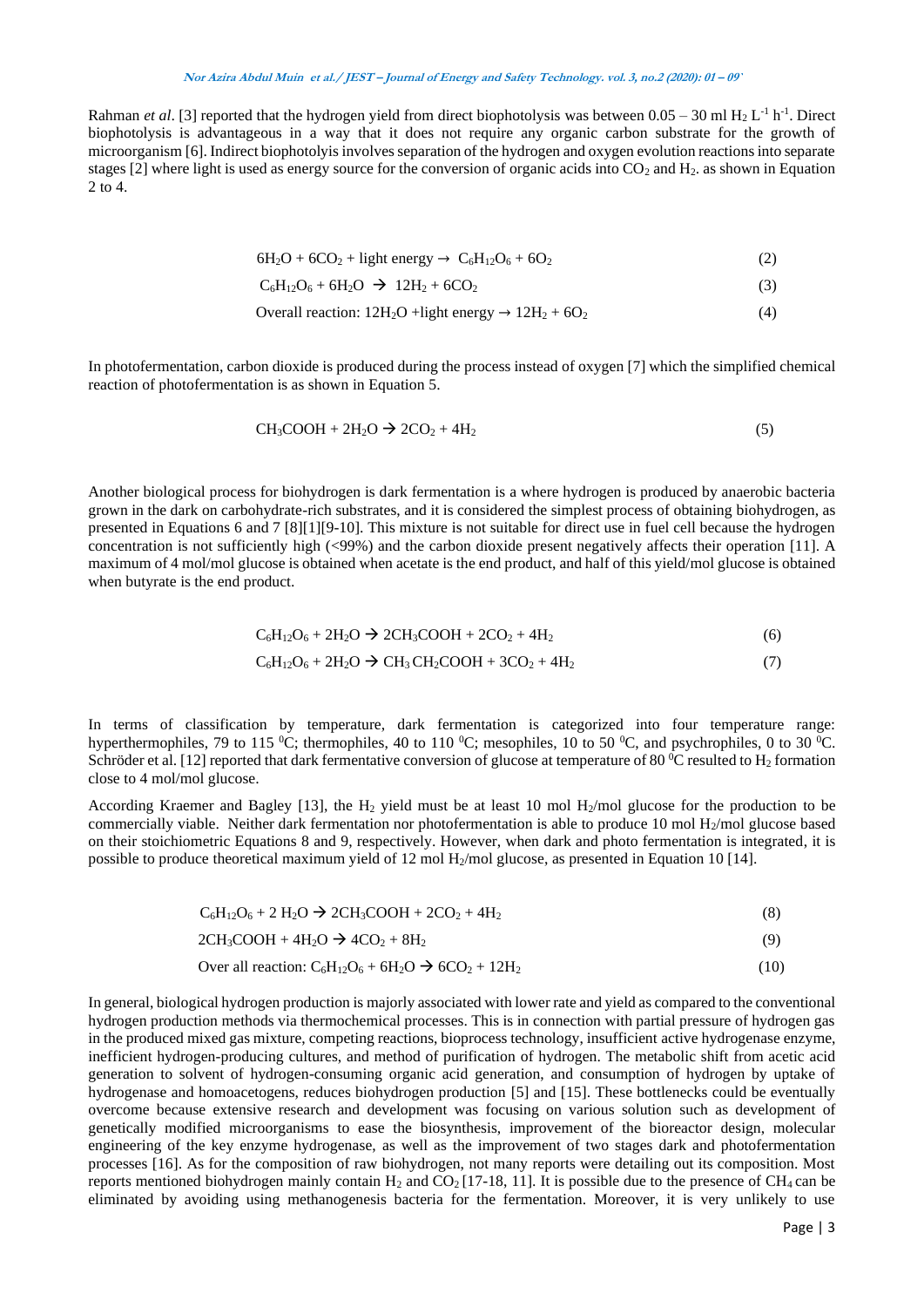methanogenesis bacteria when the intent is to produce hydrogen since methanogenesis bacteria is selected when the objective is to produce  $CH_4$ . As for the H<sub>2</sub>S, it presence can be eliminated by selecting sulfur consuming bacteria. Most of photofermentative bacteria consume sulfur except for purple non-sulfur bacteria.

## **2.0 HYDROGEN PURIFICATION TECHNOLOGIES SUITABLE FOR BIOHYDROGEN MIXED GAS**

In this review, biohydrogen purification is refers to a system which allows hydrogen (particularly from biological processes) to be isolated from the mixed gas stream (composed of hydrogen,  $CO<sub>2</sub>$ , and other gases) and used as a clean fuel or feedstock. The process selected based on the previous proven studies including other establish method of hydrogen purification that applicable to biohydrogen mixed gasses subsequently from the production process. The distinguish properties of biohydrogen from typical hydrogen gas was taken into consideration on purification methods where biohydrogen that commonly came from wet medium has significant moisture content. Since the biological process has not well established yet, it is quite difficult to determine the real composition of biohydrogen in the gas production. The highest biohydrogen composition produced from biological process found in the literature review was reported by Morsy [18] where the biohydrogen composition obtained from the fermentation process at  $35^{\circ}$ C and 1 atm was 56% of H<sub>2</sub> with the rest 44% was CO2. Hence, generally if the biological process is successful, the composition of gas mixture will be mainly  $H_2$  and  $CO_2$ . In the recent past, methods for separating hydrogen from other gases (such as  $CO_2$ ) are mainly pressure swing adsorption (PSA), cryogenic distillation and adsorption with either amines or aqueous solutions of calcium carbonate and ionic liquids as absorbents with high selective capacity for CO<sub>2</sub> separation from other gases [19].

# **2.1 Cryogenic Separation**

In the earliest day, cryogenic separation was used to separate hydrogen from air. Cryogenic is a technology which utilizes low temperature condition below 120 K (-153  $^{\circ}$ C) to produce so called "cryogenic temperature" that have effects on the materials properties and system behavior [20]. In cryogenic separation system, it involves compression, refrigeration and separation with the influence of phase transition characteristics of gas mixtures, in order to have relatively low energy penalty and high purity [21]. For a multi components gas stream involving biohydrogen, it is possible to use cryogenic separation as hydrogen has the lowest boiling point among all components in the gas stream. In addition, it is attractive because it is a clean and safe technology, which does not involve chemical additives [22]. However, it is energy intensive, because of the amount of energy required to provide the refrigeration necessary for the process, particularly for more dilute  $CO<sub>2</sub>$  streams. And it requires large equipment size. The main issue with this technique is  $CO<sub>2</sub>$  sublimate (phase change of gas to solid) at pressure of 1 atm. To overcome this problem, the operating pressure is increased to a point where the phase change is gas to liquid. Another problem with cryogenic separation is that hydrogen sulfide  $(H_2S)$  must be removed before feeding the gas into cryogenic system. This is mainly because H2S will solidify at the cryogenic condition and will lead to clogging of the system [23] and damage to rotating equipment. For industrial scale of hydrogen production, it is being replaced with a pressure swing adsorption (PSA) system [24], which has lower operating cost, simpler to operate, easier to maintain and produce higher hydrogen purity [25] than cryogenic separation.

## **2.2 Pressure Swing Adsorption (PSA)**

In a PSA, hydrogen stream purity is increase by adsorbing the impurities using solid adsorbents through adsorption mechanism, which physically binds impurities molecules onto the adsorbents surface [26]. PSA is commonly applied to purify hydrogen to a required level depending on the difference of binding forces of gas molecules with the adsorbent. During the PSA process, the hydrogen is revered and purified at a pressure close to the feed pressure, while adsorbed impurities are removed by lowering the pressure[27]. There are four steps involve in operating a PSA system. They are adsorption, depressurization, blowdown and pressurization. Brief explanations on the steps are as follows:

- **a. Adsorption** : Crude hydrogen gas is fed from bottom of the vessel and impurities will be adsorbed onto adsorbent as it pass through the multilayer packed bed producing high purity hydrogen gas.
- **b. Depressurization**: Once switching is completed, the adsorbent vessel will be depressurized down to a pressure slightly above atmospheric pressure [26].
- **c. Purging**: Once depressurization is completed, the adsorbent is purge using depressurized gas from depressurization vessel, and onward purge with pure  $H_2$  to desorb any remaining impurities that might still bind with the adsorbent.
- **d. Pressurization**: Lastly, the adsorbent is re-pressurize with product gas prior reintroduction of the raw gas.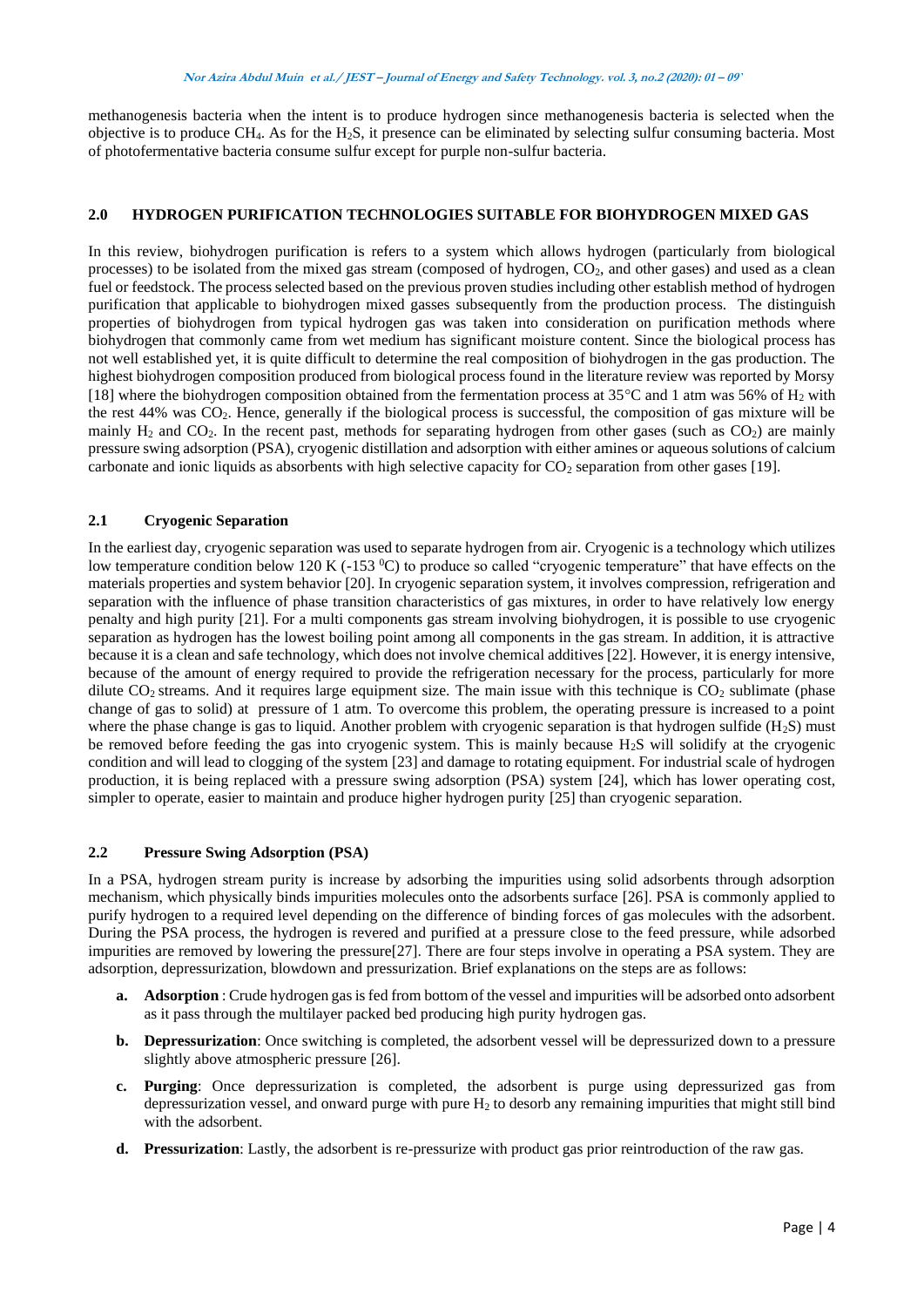According to Moon *et al*. [28], the PSA recovery is between 73.3 to 77.64%. The multistep in PSA is controlled using a multiple control valves, a complex network of instrumentations and control systems. However, PSA for hydrogen purification has a drawback of low hydrogen recovery [29]. It is on this premise that membrane gas separation is desirable.

## **2.3 Chemical Absorption**

There are two main sections in an absorption process; the absorber and the stripper. At the absorber section, the raw gas is fed at the bottom and leaves the absorber at the top, whereas lean solvent is fed at the top side of the absorber and rich solvent exits through the bottom of the absorber. Such flow arrangement is necessary to create counter-current which would optimize the absorption [30]. Upon exiting the absorber, the rich solvent is sent to the stripper section to be regenerated by flashing out the impurities. The stripper is normally set at higher temperature and/or lower pressure than the absorber which is preferred operating conditions, as it will optimize the impurities removal from the solvent.

The temperature of the biohydrogen is expected to be within the mesophiles region, which is between 20 to 45  $^{\circ}$ C, while the pressure is expected to be slightly above atmospheric pressure. In view of this temperature and pressure of the feed gas, separation by chemical absorption can be one of option. This is mainly because, with chemical absorption, it is possible to be operated at low pressure while producing high purity product stream. Factors affecting absorption include pH of the solvent and the concentrations and temperatures of both the gas and the solvent. A solvent is considered economically attractive if it is has low energy requirements, can be regenerated easily, does not impose environmental impacts and cost effective [31].

One of previous work [32], the chemical absorption by using piperazine (PZ) as an activator in methyldiethanolamine (MDEA) solution in the first stage and caustic or NaOH solution in the second stage was used to prove a success in producing 99.9% purity of hydrogen gas from the initial gas mixture containing 50 mol%  $H_2$  and 50 mol% CO<sub>2</sub>. This method is feasible to be adopted in biohydrogen production as, with chemical absorption, it is possible to be operated at low pressure while producing high purity product stream. The possible reaction path for PZ regeneration and  $CO<sub>2</sub>$ transport into MDEA is as proposed in Figure 2. As shown in Figure 2, at the interface CO<sup>2</sup> molecules react with PZ to form PZ carbamate and protonated PZ. Then, as the PZ is nearly consumed by  $CO<sub>2</sub>$ , the carbamate will now release the  $CO<sub>2</sub>$  to MDEA phase [33] regenerating back the PZ. Within the MDEA phase,  $CO<sub>2</sub>$  molecules will undergo base catalyst hydration with the water and MDEA molecules to form bicarbonate and protonated MDEA. The negative charged PZ will react with protonated PZ hence regenerating PZ molecules.



**Figure 2** Proposed reaction path for PZ regeneration and CO<sub>2</sub> transport into MDEA phase

Though, that reaction needs a polishing stage by using caustic (NaOH) as shown in Equation 11. The reaction is not reversible where NaOH will be consumed in the process.

$$
CO2 + 2NaOH \rightarrow Na2CO3 + H2O
$$
\n(11)

Though, the drawbacks of those complex chemical absorptions are high energy requirement and severe corrosion problems [34].

#### **2.4 Membrane Separation**

Among biohydrogen purification technology, membrane separation is the vastly reported in the literature and the most recent technology of interest [35]. Membrane separation separates impurities based on relative permeability of the impurities and the desired gas. The typical parameters of differentiating among the hydrogen separation membrane are composition, diffusion mechanism, driving force, operation temperature, relative permeability, typical selectivity and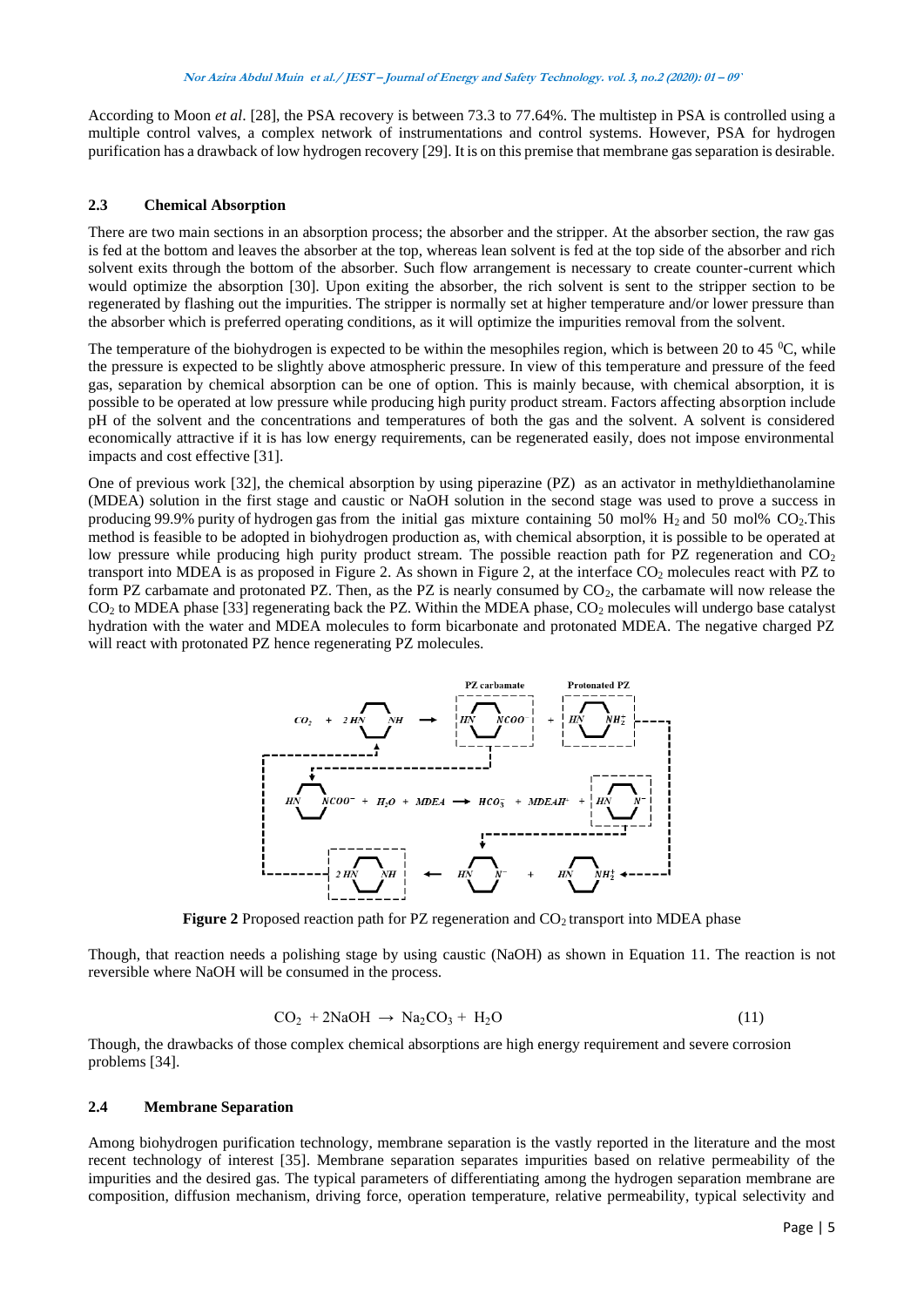relative cost [36].

From technical view, permeability and selectivity are the two most important criteria for evaluating the performance of a membrane. Microporous membranes posses' relatively high permeability with considerable selectivity and promising thermal and chemical stability. High permeability of hydrogen with low permeability of  $CO<sub>2</sub>$  is desired in order to consider the membrane as selective for the specific mixed gas separation [34].The permeability and selectivity depend on operation conditions such as temperature, pressure, humidity and gas compositions, among others. Permeability acts as a selective barrier, which only allow certain component to pass through easily than others [36].There are many factors affecting the rate of permeability such as gas compositions, membrane material of construction, partial pressure of permeate across membrane and the operating condition such as temperature and pressure [37]. Besides permeability, another important criterias in assessing membrane performance is the selectivity. By definition, selectivity is the ability of the membrane to separate two components in input mixed gas stream. It is used to measure the differences in permeability of two components [35]. It was found that higher selectivity produced higher purity product [25] but reduction in permeability resulted to lower gas yield.

There are many types of membrane used in hydrogen separation and purification. It can be categorized in accordance to the material used for its fabrication such as polymeric membrane, dense metal membrane or microporous membrane [38, 3]. Furthermore, inorganic membrane is more suitable for high temperature operation such as hydrogen production by water gas shift (WGS) [25]. Polymeric membranes dominate the hydrogen separation membrane market in preference to metal and inorganic membranes because of their lower material and manufacturing cost, easy accessibility and mild operation conditions [39]. The most common hydrogen separation membranes are made from commonly available polymers such as cellulose acetate, polysulfone, polyethersulfone, polyimide, polybenzimidazole, polyetherimide etc. In recent times, polyimide and polybenzimidazole-based membranes are very attractive for hydrogen separation because of their improve performance, promising structure and thermal stabilities under hasrh operation conditions. Compared with conventional technologies, the use of emerging polymer membranes in separation processes can lower energy consumption, reduce maintenance requirements, and increase selectivity. The hydrogen selectivity of a membrane can be increased if the membrane surface has dense and pose free microstructure.

Bakonyi *et al*. [40] reported that the feasibility of a membrane based gas purifictation system is dependent on three main factors: 1) material selection for membrane fabrication, 2) design and configuration of membrane modules, 3) operation conditions.The factors the govern the separation process for a given membrane module made of a certain material are: 1) gas composition, 2) pressure, 3) temperature.

Gas composition: The composition of the gas to be separated is a key factor that can affecting separation efficiency to be achieved. This is because the interactions take place between the gas molecules themselves and /or the gas molecules and the polymer will alter the permeation behavior of the individual gas species [41]. The separation of hydrogen from complex biological gas mixtures is a challenging task because several compounds, such as  $CO<sub>2</sub>$ , hydrogen sulphide, water vapour, etc. pose a threat to achieve the required enhancement efficiency [42][11].

Pressure: Partial inlet/ outlet pressure of hydrogen, as well as temperature, are the best parameters for membrane process. Gases such as oxygen, nitrogen and hydrogen can permeate through the polymer without modifying the polymer's properties due to their relatively low solubility in the polymer. Therefore, with the pressure's increase, the gas permeability slightly decreases. Conversely, highly sorbing gases like carbon dioxide can induce a swelling of the polymer matrix (plasticization effects), leading to a large increase of the gas permeability with increase in pressure [43- 44][34].

Temperature: Dense polymer membranes are suitable to isolate hydrogen from gas mixtures at moderately lower temperature around 110℃ [40]. Depending on the polymer, the membrane performance can be improved by an increase of temperature. The permeability coefficient of nitrogen, methane and hydrogen increases with increasing temperature, while for carbon dioxide, it decreases with increasing temperature. Permeate flux is very sensitive to the feed temperature. Permeate flux increases as the feed temperature increases, due to the decrease of feed viscosity with an increase in the feed temperature [43-44].

In general, the advantages of membrane gas separation over other traditional gas upgrading processes (like pressure swing adsorption (PSA), and cryogenic distillation) are higher energy efficiency, simplicity in operation and control, low cost of installation and maintenance, compactness and portability[11][45].

## **2.5 Comparison of All Methods**

Each method has both advantages and disadvantages for the purification of biohydrogen, especially when the variability of crude fermentation gas is taken into account. The method to be chosen for biohydrogen purification from fermentation process is depending on the variation of gas produced from the main fermentation process. Advantages and disadvantages of the processes are summarized in Table 2.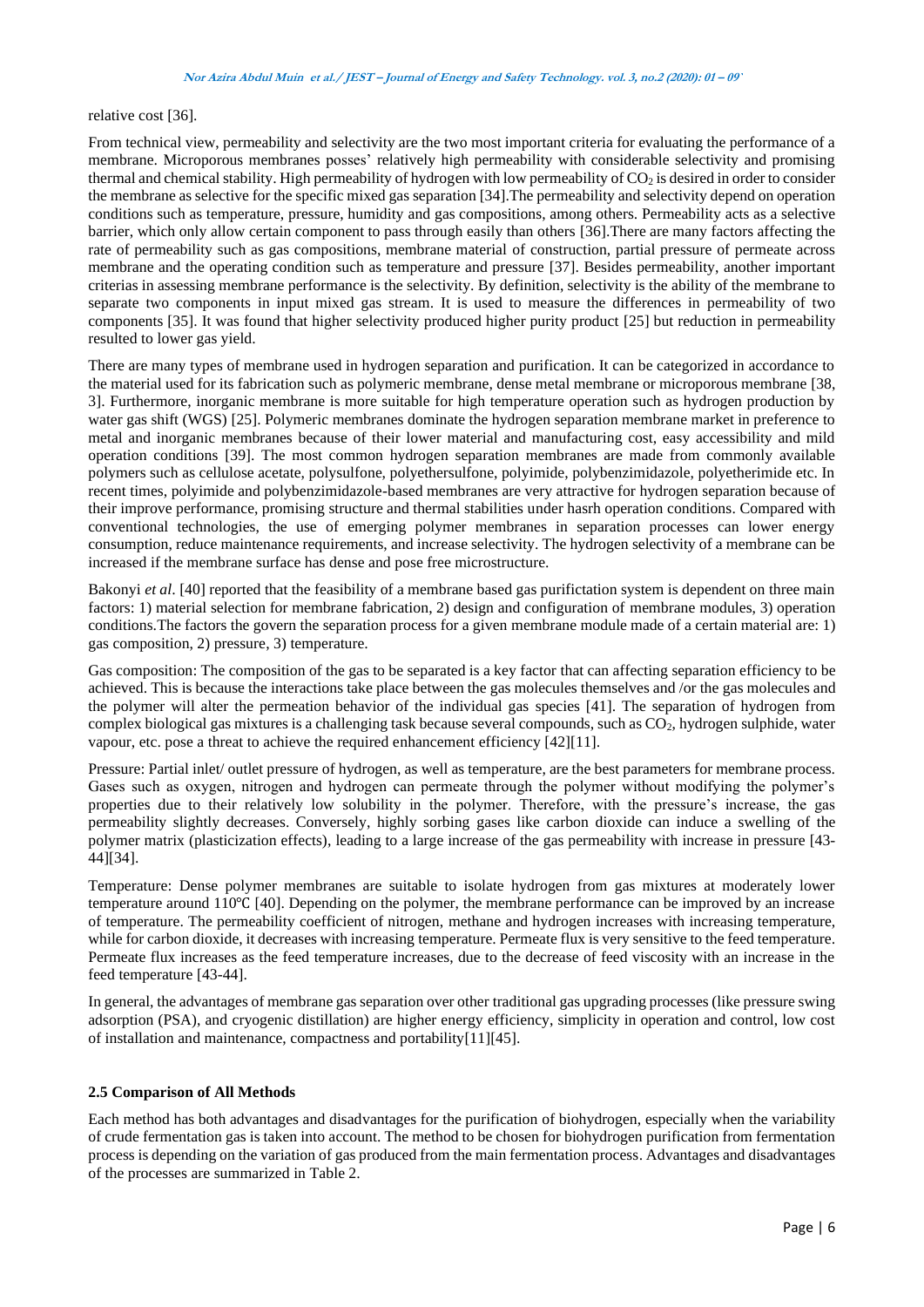| <b>Technology</b>          | <b>Advantages</b>                                                                                                                                                                                         | <b>Disadvantages</b>                                                                                                                                                                                                      |
|----------------------------|-----------------------------------------------------------------------------------------------------------------------------------------------------------------------------------------------------------|---------------------------------------------------------------------------------------------------------------------------------------------------------------------------------------------------------------------------|
| Cryogenic separation       | Suitable for high $CO2$ concentration in<br>feed gas $(\sim 90 \text{ mol\%})$<br>Enable production of liquid CO <sub>2</sub>                                                                             | Process is energy intensive<br>Water need to be removed prior<br>feeding into the process or it will cause<br>clogging and equipment damage.                                                                              |
| <b>Chemical Absorption</b> | High CO <sub>2</sub> recovery (98%)<br>Suitable for low pressure gas stream<br>Suitable for biomass feed gas<br>Less energy requirement for H <sub>2</sub> gas<br>compression as $CO2$ is removed upfront | High energy requirement for solvent<br>regeneration<br>Loss of solvent                                                                                                                                                    |
| Adsorption                 | Produced high purity H <sub>2</sub> 99.5 -<br>99.9999%                                                                                                                                                    | High energy, complex and high<br>pressure system.<br>Low product recovery $(75 - 90\%)$<br>Economical for high $H_2$ concentration<br>feed gas $($ $\sim$ 80 mol%)                                                        |
| Membrane separation        | No moving parts and simple operation<br>Minimal utility requirement                                                                                                                                       | Low product purity and low product<br>recovery $(<,90\%)$<br>Required pre-filter and coalescer<br>Clogging due to bacterial growth<br>Gas compression is required to<br>maintain differential pressure across<br>membrane |

**Table 2**: Summary of advantages and disadvantages for all types of hydrogen purification technologies

## **3.0 CONCLUSION**

In this review, four different methods of hydrogen production have been highlighted and evaluated in terms of their weakness and strength in purifying biohydrogen from a mixed gas mainly contains CO<sub>2</sub>. Among the hydrogen separation techniques researched on, membrane separation is preferable, especially if the membrane is made of advanced materials with high selectivity for hydrogen and low selectivity for carbon dioxide. The other three methods, cryogenics, pressure swing adsorption and chemical absorption were also feasible due to the maturity of the technology, and possible to utilize the available facilities in the gas separation industries. It is also possible to utilize integration of any methods in purifying biohydrogen from mixed gas, so that each strength and weaknesses could complement one to another.

#### **Acknowledgements**

The authors would like to acknowledge the research grants from Universiti Teknologi Malaysia with the grant no. Q.K130000.3509.06G37.

#### **References**

- [1] Debabrata, D., Namita, K., & Chitralekha Dasgupta;, N. (2014). Biohydrogen Production Fundamentals and Technology Advances. CRC Press. New York, USA.
- [2] Nikolaidis, P., & Poullikkas, A. (2017). A comparative overview of hydrogen production processes. Renewable and Sustainable Energy Reviews, 67: 597–611.
- [3] Rahman, S. N. A., Masdar, M. S., Rosli, M. I., Majlan, E. H., Husaini, T., Kamarudin, S. K., & Daud, W. R. W. (2016). Overview biohydrogen technologies and application in fuel cell technology. *Renewable and Sustainable Energy Reviews*, *66*: 137–162.
- [4] Sun, Y., He, J., Yang, G., Sun, G. and Sage, V.(2019). A review of the enhancement of biohydrogen generation by chemicals addition. *Catalysts*, 9 (353): 2-21
- [5] Rathore, D., Singh, A., Dahiya, D. and Nigam, P.S. (2019). Sustainability of biohydrogen as fuel: Present scenario and future perspective. *AIMS Energy* 7(1): 1-19.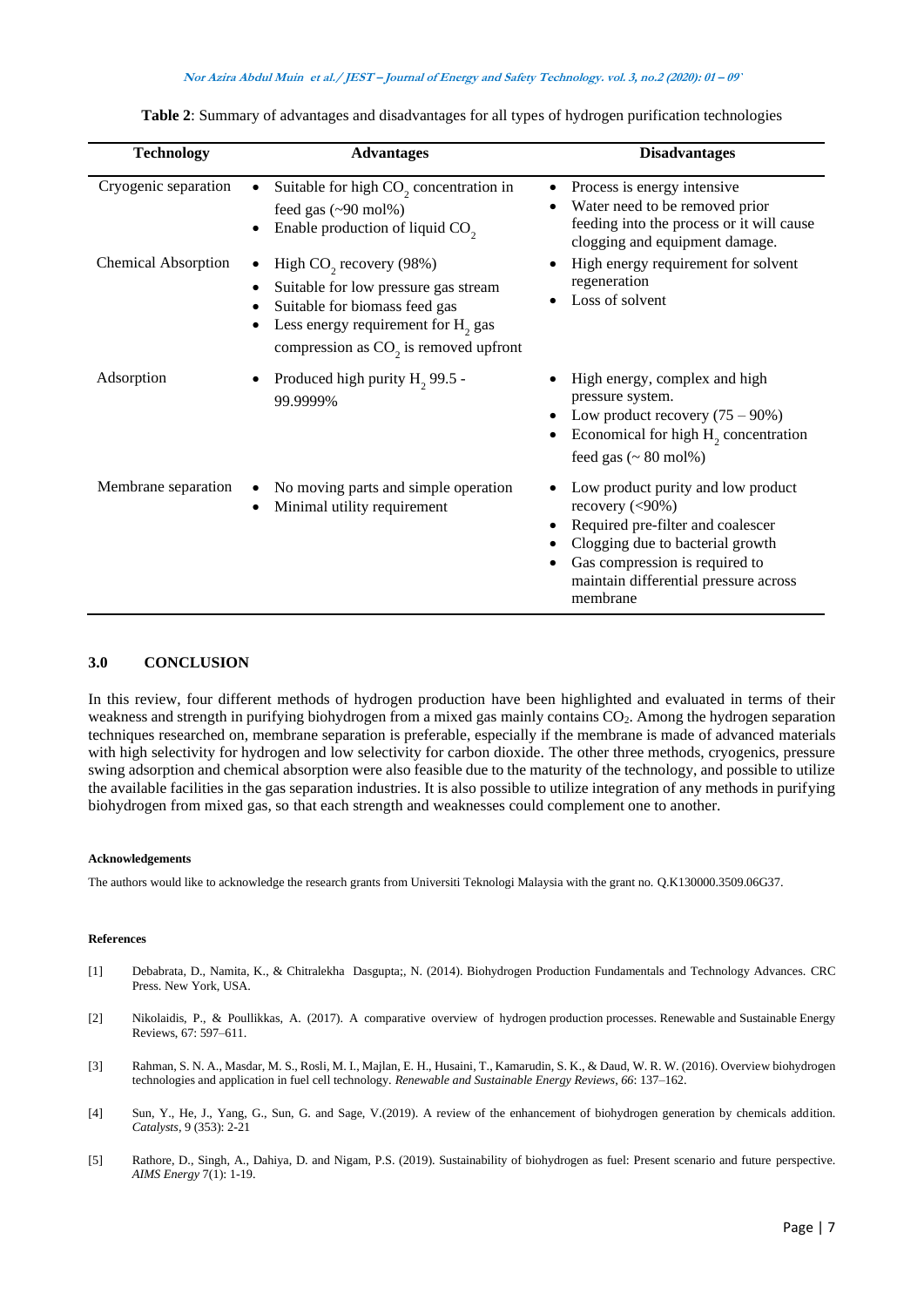- [6] Eroglu, E., & Melis, A. (2011). Bioresource Technology Photobiological hydrogen production : Recent advances and state of the art, Photobiological hydrogen production: Recent advances and state of the art. *Bioresource Technology*, 102: 8403-8413
- [7] Nagarajan, D., Lee, D. J., Kondo, A., & Chang, J. S. (2017). Recent insights into biohydrogen production by microalgae From biophotolysis to dark fermentation. *Bioresource Technology*, *227*(1): 373–387.
- [8] Assawamongkholsiri, T.and Reungsang, .A.(2015). Photofermentational hydrogen production of *rhodobacter sp*. KKU-PSI isolated from an USAB reactor*. Electronic Journal of Biotechnology* 18: 221-230.
- [9] Sharma, A. and Arya, S.K.(2017). Hydrogen from algal biomass: A review of production process. Biotechnology Reports 15: 63-69.
- [10] Cardoso, V., Romao, B.B., Silva, F.T.M., Santos, J.G., Batista, F.R.X. and Ferreira, J.S.(2014). Hydrogen production by dark fermentation. *Chemical Engineering Transactions* 38: 481-486.
- [11] Rameirez-Morales, J.E., Tapia-Venegas, E., Toledo-Alarcon, J, and Ruiz-Filippi, G.(2015). Simultaneous production and separation of biohydrogen in mixed culture systems by continous dark fermentation. *Water Science and Technology* 71(9): 1271-1285.
- [12] Schröder, C., Selig, M., & Schönheit, P. (1994). Glucose fermentation to acetate, CO<sub>2</sub> and H2 in the anaerobic hyperthermophilic eubacterium Thermotoga maritima: involvement of the Embden-Meyerhof pathway. *Archives of Microbiology*, *161*(6): 460–470.
- [13] Kraemer, J.T and Bagley, D.M (2008). Measurement of H2 consumption and its role in continuous fermentative hydrogen production. *Water Science Technology* 57 (5): 681–685.
- [14] Hema, R. and Agrawal, P.(2012). Production of clean feul from waste biomass using combined dark and photofermentaion. *IOSR Journal of Computer Engineering* 1(4), 37-47.
- [15] Wang, J. and Yin, Y.(2018). Fermentative hydrogen production using pretreated microalgal biomass as feedstock. *Microbial Cell Factories* 17:22
- [16] Fatima,S., Kumar, A.and Singh, R.K.(2018). Biohydrogen prodyuction: A potential energy resource. *International Journal of Engineering Science and Advanced Research* 4(3), 1-10.
- [17] Bakonyi, P., Nemestothy, N. and Belafi-Baka, K.(2013). Biohydrogen purification by membranes: An overview on the operational conditions affecting the performance of non-porous, polymeric and ionic liquid based gas separation membranes. *International Journal of Hydrogen Energy,* 38(23), 9673–9687.
- [18] Morsy, F. M. (2015). CO2 free biohydrogen production by mixed dark and photofermentation bacteria from sorghum starch using a modified simple purification and collection system. *Energy*, 87, 594–604.
- [19] Volkl, J., Muller, K., Mokrushina, L., and Arlt, W.(2012). A priori property estimation of physical and reactive CO<sub>2</sub> absorbents. Chem. Eng. Technol. 35(3), 579-583.
- [20] Radebaugh, R. (2007). Historical Summary of Cryogenic Activity Prior to 1950. In K. D. Timmerhaus & R. P. Reed (Eds.), *Cryogenic Engineering* (pp. 3–27). New York, NY: Springer New York
- [21] Xu, G., Liang, F., Yang, Y., Hu, Y., Zhang, K. and Liu, W.(2014). An improved CO<sub>2</sub> separation and purification system based on cryogenic separation and distillation theory. *Energies* 7, 3484-3502.
- [22] Lal, B., Shariff, A.M., Mukhtar, H., Nasir, Q. and Qasim, A.(2018). An overview of cryogenic separation techniques for natural gas with high CO<sup>2</sup> content. *Journal of Engineering and Applied Sciences* 13(8), 2152-2155.
- [23] Bharathiraja, B., Sudharsanaa, T., Bharghavi, A., Jayamuthunagai, J., & Praveenkumar, R. (2016). Biohydrogen and Biogas An overview on feedstocks and enhancement process. *Fuel*, *185*, 810–828
- [24] Gunardson, H. (1998). *Industrial gases in petrochemical processing*. *Chemical industries*. New York: Marcel Dekker
- [25] Damle, A. (2008). Hydrogen Separation and Purification. In *Hydrogen Fuel*, 283–324. CRC Press.
- [26] Keller, T., & Shahani, G. (2016). PSA technology: Beyond hydrogen purification. *Chemical Engineering*, *123*(1), 50–53.
- [27] Grande, C.A.(2012). Advances in pressure swing adsorption for gas separation. *International Scholarly Research Network ISRN Chemical Engineering, 2012 (9829341), 1-13*
- [28] Moon, D. K., Lee, D. G., & Lee, C. H. (2016). H2 pressure swing adsorption for high pressure syngas from an integrated gasification combined cycle with a carbon capture process. *Applied Energy*, *183*, 760–774.
- [29] Li, B., He, G., Jiang, X., Dai, Y.and Ruan, X.(2016). Pressure swing adsorption/membrane hybrid processes for hydrogen purification with a high recovery. *Frontiers of Chemical Science and Engineering*. 10(2): 255-264.